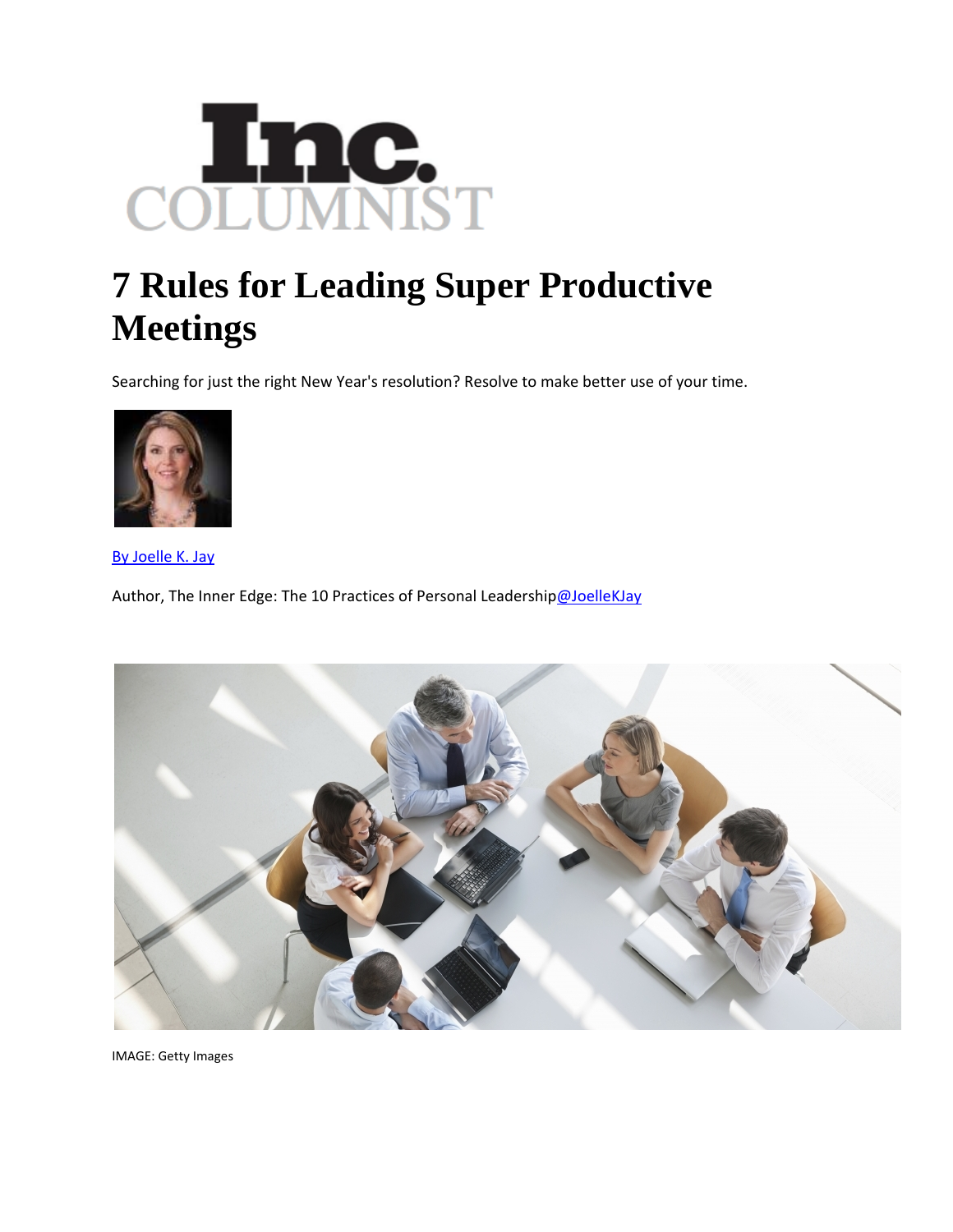Searching for just the right New Year's resolution? Lose weight, save more for retirement, live life more fully... The usual suspects may well be on your list. Or, you could resolve to make better use of your time. Then you can do *all* of those things and still have time left for you and the goals you're trying to accomplish in the coming year.

Recently I heard of an executive who has mastered this skill of maximizing his time, at least in one area of his life: *meetings*. His newest direct report sent him a request to meet and "talk about some things." He immediately shot her back a note with his "Rules for Meetings."

This is what it said:

"Of course, I would be happy to meet with you. Below are my Rules for Meetings. After you've had a chance to read them, please let me know if/when you'd like to meet.

- 1. All meetings must be 30 minutes or less.
- 2. Please send the agenda to me before we meet.
- 3. Determine the objective for the meeting.
- 4. Identify the decision you need me to make.
- 5. Bring your recommendation on the decision with supporting evidence."

As you can imagine, this executive kept his calendar clear of many a useless meeting with this approach. (Imagine what he could do with all that saved time!)

You might not be able to get away with that at your place of work, but are there rules you *could*  set? Here are a few to consider. Read them all, then choose one or two you'd like to try in the year ahead.

**Rule #1. Meetings last only as long as they need to.** Determine the amount of a meeting time by how many people will be there and what needs to get achieved. If it's a small group with a short-term objective, 30 minutes might be more than enough--or even 20 minutes, or 10. Let it be brief.

An important caveat to this rule is that some meetings are more beneficial if they are *longer*  rather than shorter. Once you have everyone in the room at the same time, focused on a single agenda, take advantage of the opportunity. Make sure you have enough time to be productive and complete, especially for the big important things like strategizing and conceptualizing new ideas.

**Rule #2: Always enter a meeting with an agenda**. So many meetings start with a vague beginning and wander around from there. You can spearhead a more efficient approach by creating an agenda for the meeting. Even if you're not the one running the meeting, your efforts will keep everyone organized. If you feel doing so may be too presumptuous or intrude on the meeting planner's prerogative, simply make the offer ahead of the meeting ("Would you like me to gather some agenda items?"). You'll be helpful to the meeting planner--and everyone else in the room. You'll all be less likely to deviate from the meeting purpose, which can lead to an incomplete process and--ugh--more meetings.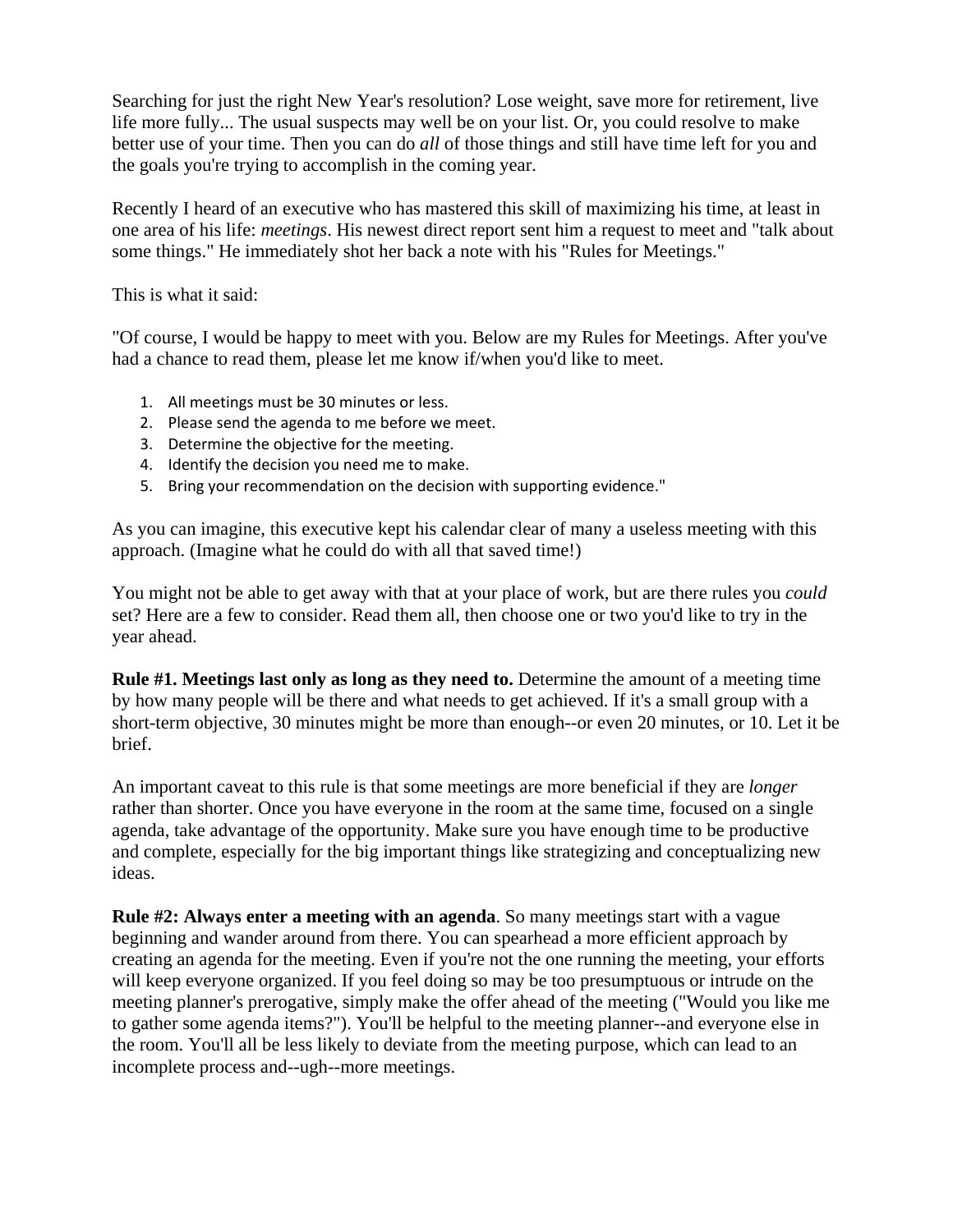**Rule #3. Spell out the objective of the meeting before it's scheduled**. Some people don't give enough time to determining a meeting objective. This step puts you in control and keeps everyone on track. Make sure that all participants are aware of the specific objective to be achieved at the meeting as soon as the meeting is announced, and include it with any additional mentions of the meeting, especially via email, to get everyone on the same page going in.

**Rule #4. Know what you personally want and need.** Even if you've already made an agenda for the main meeting, you can arm yourself with a personal agenda consisting of items that you want to be sure get covered and the decisions you need to have made. Your private agenda may be no more than a list of bullets scrawled on a sticky note, but it will ensure that no matter how the rest of the meeting goes, it will be effective and efficient for you.

**Rule #5. If it's not on the calendar, it doesn't happen**. Get in front of future meetings by planning them early--not right before deadlines that leave everyone frazzled and scrambling to get everything done. Instead of waiting for others to schedule stressful meetings during crunch time, be proactive and schedule meetings early enough in advance to maintain a productive process, even if it's not your responsibility to do so.

**Rule #6. Be thoughtful about meeting participants**. We've all been in a meeting and questioned whether or not we truly needed to be there. Don't let this happen to your participants! Be careful of both what meetings you attend and which people you ask to attend meetings you're organizing. Being thoughtful about who you invite will save both them time, and you.

Always remember that you have more control over meetings than you think. Often we feel like victims--we say that the meetings are too long, not productive, or pull us away from what we need to be doing. If you get in control of your meetings, you can get control of your time. Be the one to say: "Can we keep this short?" or "I'm not sure we need so many people involved." Take a leadership role so that the schedule manifests itself in a way that is concise and clear, which will ultimately help everyone else and make your meetings more productive.

This one step can be a major time saver for your year ahead and the start of a new commitment to making the most of your time.

Last updated: Dec 11, 2014

Joelle K. Jay, Ph. D., is an executive coach specializing in leadership development. She strategizes with business leaders to enhance their performance and maximize business results. Her clients include presidents, vice presidents, and C‐level executives in Fortune 500 companies such as Microsoft,